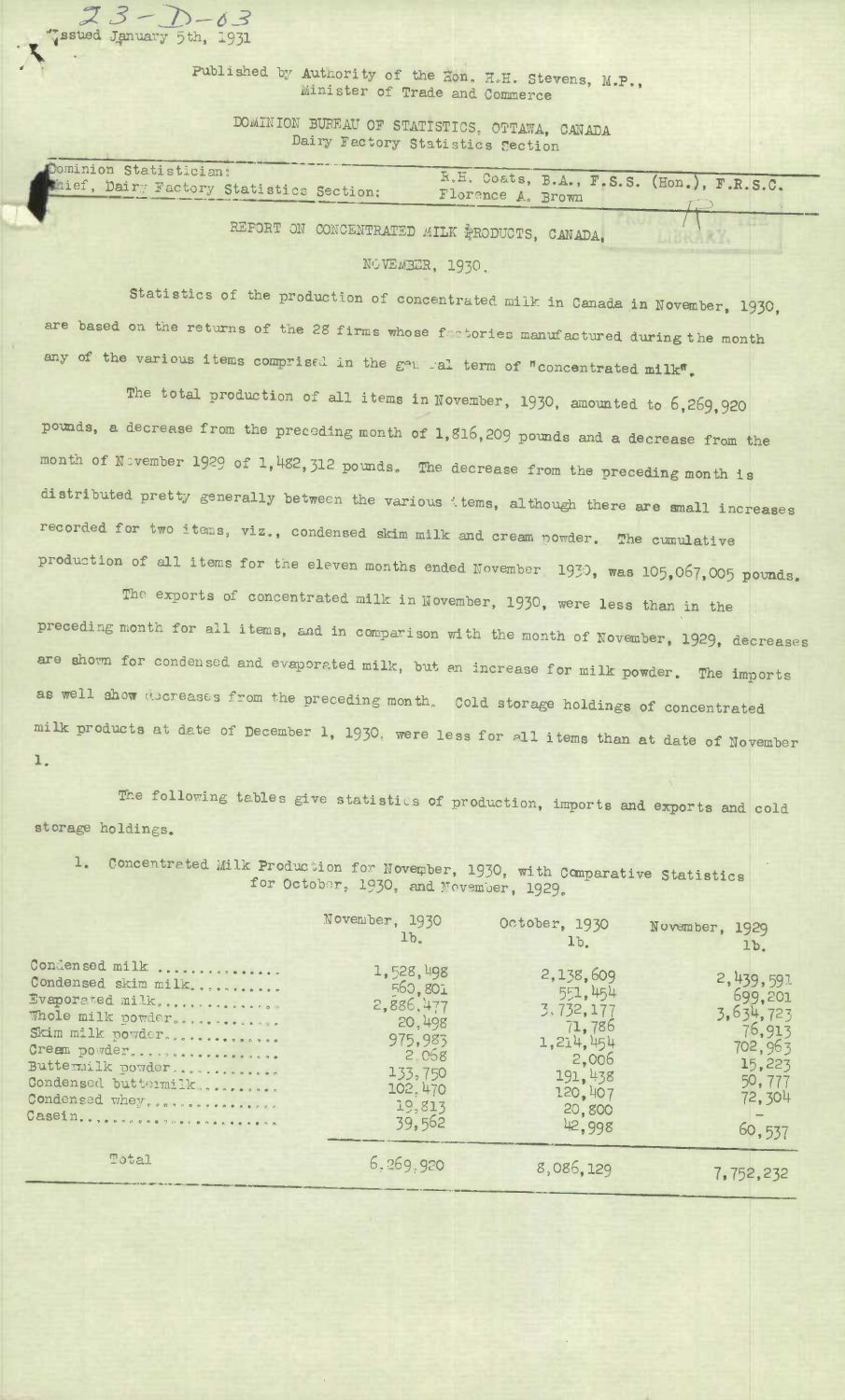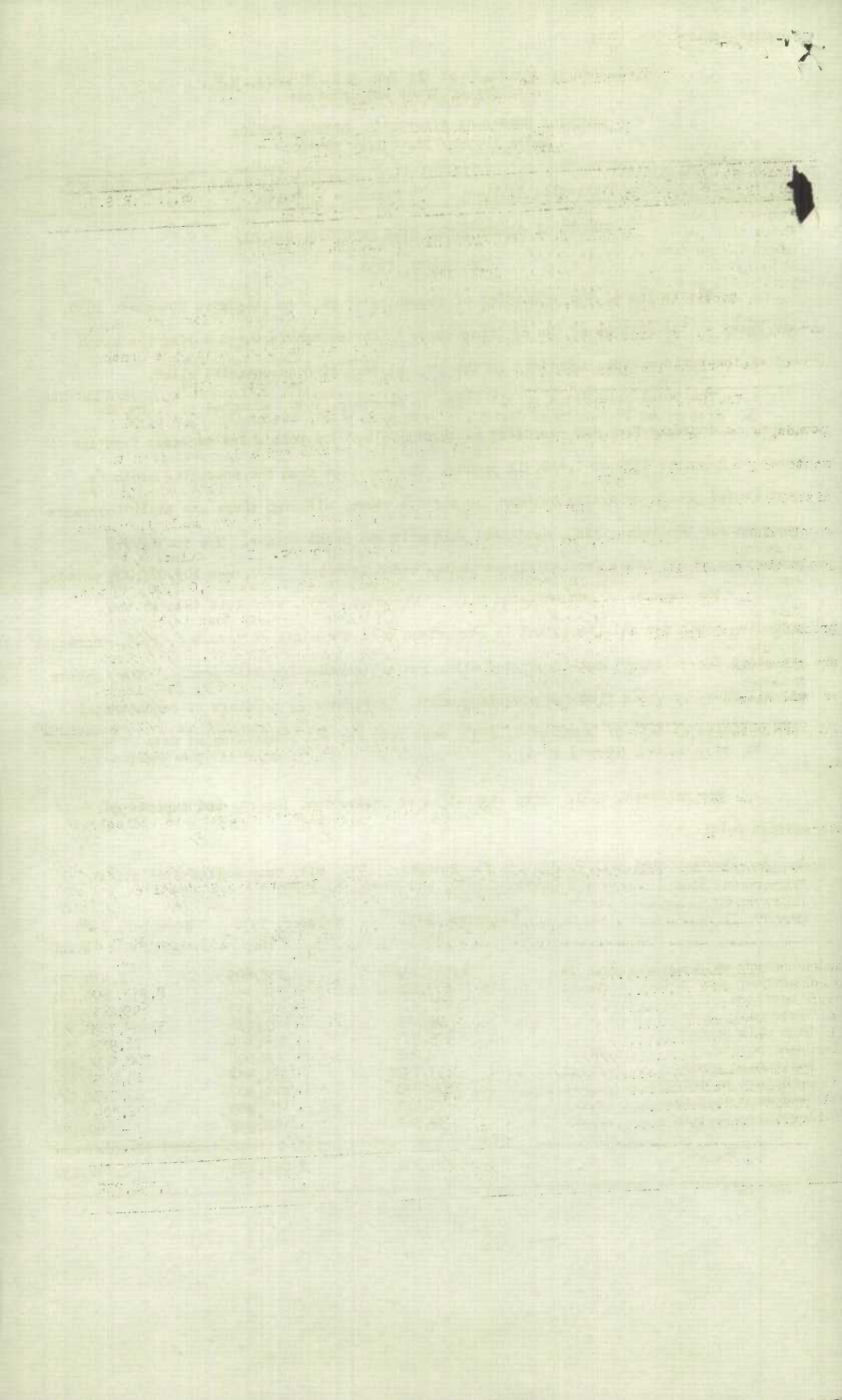|                                                                                                                                                               | LD <sub>z</sub>                                                                                                                           |  |
|---------------------------------------------------------------------------------------------------------------------------------------------------------------|-------------------------------------------------------------------------------------------------------------------------------------------|--|
| condensed milk<br>condensed skim milk<br>Whole milk powder<br>Skim milk powder<br>Cream powder<br>Buttermilk powder<br>Condensed buttermilk<br>Condensed whey | 20, 644, 014<br>7.963.969<br>55.084.117<br>288.551<br>2,423,120<br>14, 959, 460<br>89.957<br>1,612,495<br>834.811<br>152,571<br>1,013.940 |  |
| Total                                                                                                                                                         | 105,067,005                                                                                                                               |  |

3. Production by Months of the Three Principal Items, viz., Condensed Milk,<br>Evaporated Milk, and Skim Milk Powder, for the period January to<br>November, 1930.

|           | Condensed Milk | Evaporated Milk | Skim Milk Powder |
|-----------|----------------|-----------------|------------------|
|           | 1 <sub>b</sub> | $1b$ .          | 1 <sub>b</sub>   |
| January   | 1,883,670      | 2,627,519       | 749.303          |
| February  | 1, 292, 512    | 2, 271, 791     | 786,423          |
| March     | 1,616,558      | 3,563,340       | 1,018,134        |
| April     | 1,290,798      | 5, 594, 860     | 1,231,458        |
| May       | 2,366,943      | 7.354,375       | 1,826,943        |
| June      | 1,513,191      | 9, 352, 061     | 2, 315, 782      |
| July      | 2, 417, 400    | 7,766,155       | 2,006,997        |
| August    | 2,501,279      | 5.454.763       | 1,625,963        |
| September | 2,094,556      | 4.480.599       | 1,208,020        |
| October   | 2.138.609      | 3,732,177       | 1, 214, 454      |
| November  | 1,528,498      | 2,886,477       | 975,983          |

4. Imports and Exports of Concentrated Milk Products, October and November, 1930.

|                                | October<br>1 <sub>b</sub> | Quantity Imported<br>November<br>1 <sub>b</sub> | Quantity Mxported<br>October<br>1 <sub>b</sub> | Nocember<br>1 <sub>b</sub> |
|--------------------------------|---------------------------|-------------------------------------------------|------------------------------------------------|----------------------------|
| Condensed milk                 | 19,5,2                    | 6.387                                           | 1,316,000                                      | 778,500                    |
| Evaporated milk<br>Milk powder | $\overline{\phantom{m}}$  | $\frac{1}{2}$                                   | 810.900<br>694.300                             | 526,300<br>556.600         |
| Casein                         | 18,281                    | 8.258                                           |                                                |                            |

5. Concentrated Milk Products in Cold Storage Warehouses, November 1, December 1, 1930 and December 1, 1929.

| Condensed milk<br>Evaporated milk<br>Whole milk powder<br>Skim milk powder | December 1<br>1930<br>1 <sub>b</sub><br>2,989,085<br>10, 139, 321<br>1,023,077<br>2,081,382 | November 1<br>1930<br>1 <sub>b</sub><br>2,999,407<br>11, 396, 101<br>1,186,277<br>2,386,326 | December 1<br>1929<br>1 <sub>b</sub><br>1, 174, 308<br>5,278,735<br>444.614<br>802.252 |
|----------------------------------------------------------------------------|---------------------------------------------------------------------------------------------|---------------------------------------------------------------------------------------------|----------------------------------------------------------------------------------------|
|                                                                            |                                                                                             |                                                                                             |                                                                                        |

 $5/1/31-SV.$ 

 $\mathbb{C}$